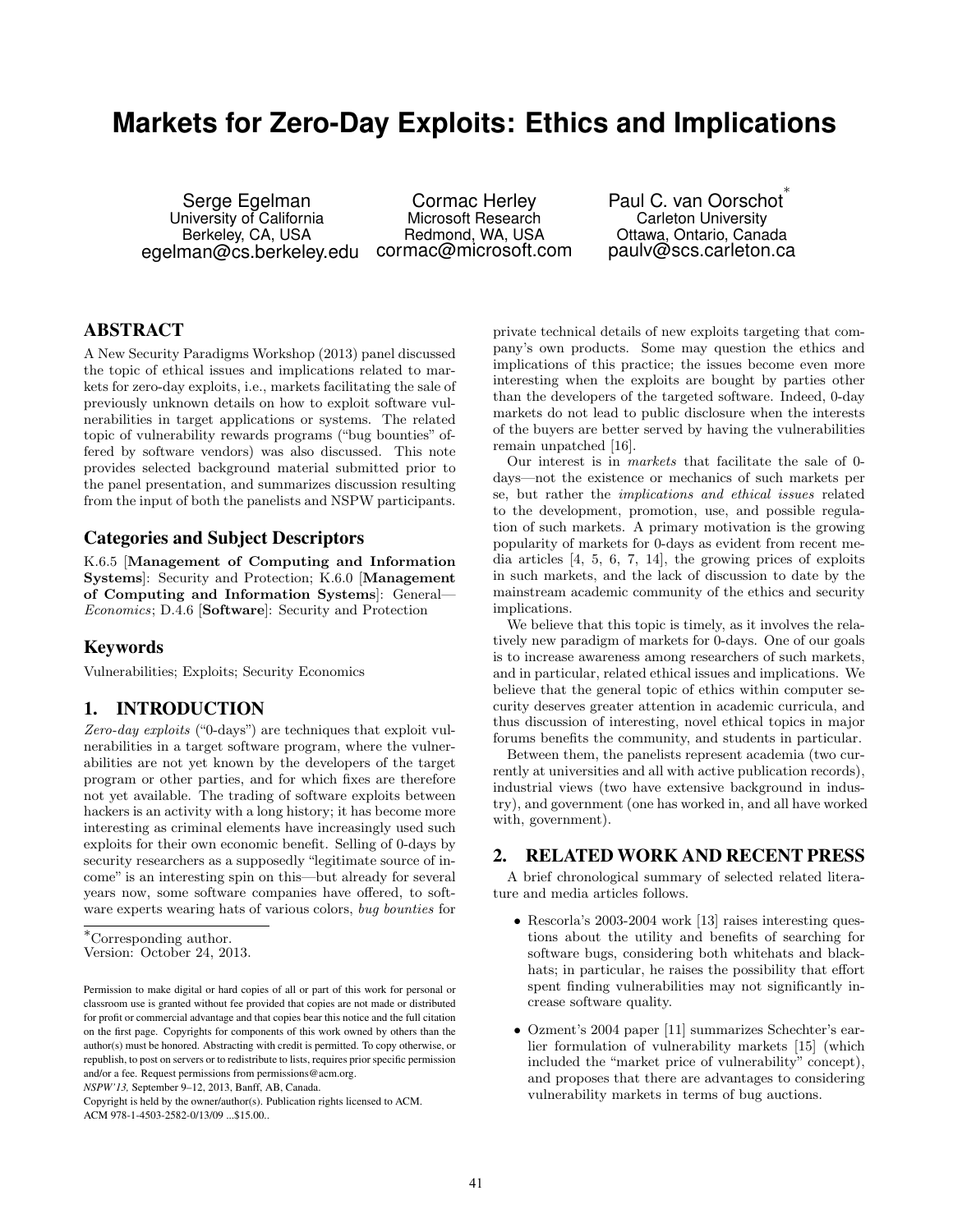- Ozment's 2005 work [12] revisits Rescorla's view that vulnerability hunting may be of questionable social benefit, giving evidence of a higher likelihood of rediscovery of bugs by independent parties (e.g., blackhats finding the same bugs that whitehats might find), suggesting that hunting effort offers greater utility.
- Böhme's 2005-2006 work  $[1]$  gives terminology for four economic markets related to software vulnerabilities: bug challenges (including bug bounties and bug auctions), vulnerability brokers (buying details for circulation to other subscribers), exploit derivatives (contracts paying out fixed sums upon occurrence of security events), and cyber-insurance.
- Miller's 2007 work [9] notes problems faced by a security researcher wishing to sell 0-day exploits to a "legitimate buyer." He mentions bug bounty programs that existed as early as 1995 (Netscape), and other organizations paying for vulnerability information in bugbuying programs (e.g., Mozilla, iDefense Labs (Versign), the Zero Day Initiative of the TippingPoint division of 3Com), as well as the details of his own sale of an exploit to the NSA for \$50,000.
- (Jan. 31 2010) article on WRAL TechWire [14] discusses the underground market, and specifically mentions Google's bug-bounty program for Chrome browser bugs (and others as noted by Miller above).
- (Mar. 23, 2012) Greenberg  $[7]$  discusses the \$250,000 sale of an iOS exploit arranged by exploit broker "the Grugq," and mentions the French company Vupens specializing in selling exploits as profiled in Forbes magazine (Apr. 9 2012). The raises the question whether 0-day markets should be regulated?<sup>1</sup>
- (Mar. 29 2012) soon thereafter, Hofman and Timm [8] cite Greenberg's discussion of the"dangerous but largely underreported problem in internet security: the sale of 0-day exploits to customers not intending to fix the flaws." Should laws disallow government agencies from any activities that discourage fixing of software vulnerabilities?
- (May 30, 2012) Schneier [16] notes that originally, bounties resulted in bugs being fixed, but now criminals and governments<sup>2</sup>—buy bugs for private exploitation, benefiting from the bugs not being fixed and the details not being publicly disclosed. He suggests that the economics of 0-day markets are detrimental to society, as they motivate the private sale of exploits: previously when third parties found vulnerabilities, economics favored disclosure (for hacker notoriety, academic credit, and consulting credibility), pressuring vendors to patch and improve security.<sup>3</sup>
- (January, 2013) the popular CanSecWest Pwn2Own contests (e.g., see [5]), ongoing since about 2007, show

the increasing popularity of big-dollar rewards for exploit details, with those details not always flowing back to the developers of the targeted software. In a twist on this, in September 2013, a website arose to crowdsource a reward for the first demonstrated defeat of the fingerprint sensor on Apple's new iPhone 5S phone.

- Finifter et al. [2] studied empirical data on the vulnerability rewards programs of Google Chrome and Mozilla Firefox—thus, both directly involving software developers of the target software, whose interest is presumably in fixing the vulnerabilities rather than exploiting them. Over a three-year period, 28% and 24%, respectively, of Chrome and Firefox patched vulnerabilities reported in security advisories resulted from these bug bounty programs. The authors suggest that both programs compare favorably (from the viewpoint of the software vendor) to hiring full-time security researchers, and correspondingly from the viewpoint of the flaw-finders in such bounty programs, the economic compensation is inferior to a full-time job.
- A Microsoft bug bounty program announced June 2013 offered rewards up to US\$100,000 for identifying and fixing major product security flaws. In October 2013, it paid out [3] US\$100,000 to James Forshaw related to a flaw he found in the Windows operating system.

For further discussion of related work, among other publications, we recommend Böhme [1] for an early view, and Finifter et al. [2] for more recent work.

## 3. PANEL FORMAT AND SET-UP

The panel format was as follows. The third author provided brief setting and background, serving as panel/session chair. He very briefly mentioned selected related work (see above), posed two questions for discussion (see next paragraph), and defined the following base terminology.

- A Vulnerability Rewards Program (VRP) is a program whereby a software vendor pays an outside researcher a "bug bounty" for disclosing details of a security-related software flaw.
- A Zero-Day Market (ZDM) is a market resulting in the sale of exploit or bug details; a vendor responsible for developing the software in question may (but often will not) learn these details as a result.

The first two authors were assigned as panelists to argue opposite sides of two intentionally broad/vague statements:<sup>4</sup>

- 1. "VRPs are beneficial"
- 2. "ZDMs are beneficial"

To focus and stimulate discussion, a set of background questions (see immediately below) were presented both in the workshop pre-proceedings, and at the start of the panel session itself. Example arguments for and against VRPs and ZDMs (see the following sub-sections) were also provided in

<sup>&</sup>lt;sup>1</sup>See also March 15, 2013 article by Mueller  $[10]$ .

 $2$ This is as well as agents buying the exploits as middlemen, for governments preferring to deal through contractors. <sup>3</sup>This is especially true when done "responsibly," i.e., disclosure after sufficient advance notice to allow fixes a priori.

<sup>4</sup>One NSPW attendee suggested that the propositions were not ideally suited for the purpose, and that a better debate would result from a statement such as: "Be it resolved that ACM members should not participate in ZDMs."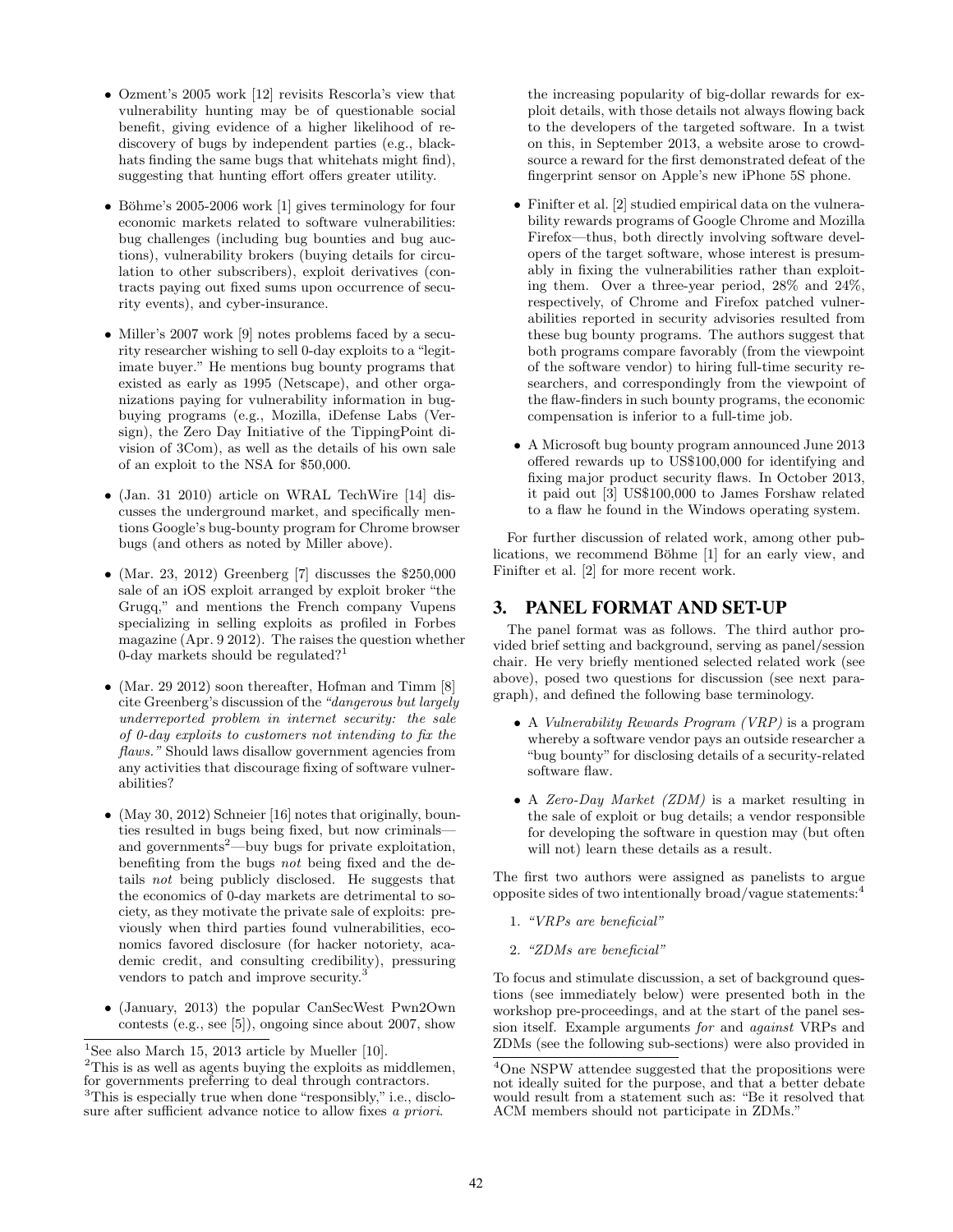the pre-workshop proceedings. After brief opening remarks by the two debating panelists, the NSPW attendees (participants) were asked to participate by contributing their own input, observations, or questions to the panelists.

The following example questions were posed at the beginning of the panel session, as background to focus discussion. The panelists and NSPW attendees were asked to consider these questions, with respect to both VRPs and ZDMs (jointly, or individually).

- 1. Do they turn strong young programmers into blackhats— or motivate development of much-needed security skills?
- 2. Do they threaten in-house security careers?
- 3. For whom are they beneficial?
- 4. Do they result in the discovery of vulnerabilities that would otherwise remain dormant?
- 5. Do they result in fewer public disclosures of bugs?
- 6. Do they subsidize undesirable activities (e.g., criminal activities, or unethical government use of exploits), or are they a highly economical way to find bugs?
- 7. Should they be regulated markets?

Much of the ensuing discussion centred on these questions. A number of the example "for" and "against" arguments (see following subsections) similarly touch on these questions.

## 3.1 Example arguments "FOR"

The following example arguments for VRPs and/or ZDMs were given prior to the formal panel session.

- We need all the help we can get. The software industry spends a lot of effort discovering bugs. We can't afford to neglect any avenue to improving our discovery rate.
- Tournaments are the least-cost way of getting work done. We can get the maximum number of exploits for the minimum cost.
- Having good relations with more responsible members of the hacking community increases the chance of having eyes and ears into goings-on.
- Large-scale effort at discovering vulnerabilities is healthy. Regular sustained effort makes it less likely that unspent fuel accumulates. Assertion: the potential for catastrophic societal harm is less if vulnerabilities are exposed in an evenly spaced fashion than if they were used all at once. The potential for major hacks on critical infrastructure is reduced if an army of people is constantly looking and reporting.
- There's already a market for vulnerabilities, but hackers are paid in fame and notoriety. Blackhat, defcon, and dozens of other 'cons' are bazaars where hackers try to leverage their exploits into pen testing gigs, free drinks, book deals, interviews, blog traffic or twitter followers. Society would be better served if this process of monetizing exploits resembled a market more and "Keeping up with the Kardashians" less.

• Computer security does not need yet another topic which drives us to absolutist positions. Dealing with a world-of-grey morally ambiguous issue where the lines are unclear would be good for us. Lessons learned might be put to good use elsewhere.

## 3.2 Example arguments "AGAINST"

The following example arguments against VRPs and/or ZDMs were given prior to the formal panel session.

- Injecting money into dubious circles is morally suspect. Cybercriminal circles intersect with organized crime, drug cartels and terrorism. We should not be involved in financing these operations.
- The *cobra effect*:<sup>5</sup> paying for exploits creates an adverse incentive to plant bugs for later harvest. Humans are extraordinarily good at gaming any system put in place, and the chance of software that is less (vs. more) secure is very real.
- Is this just a way for companies like Microsoft, Google and Apple to outsource product testing on the cheap? If they can get away with getting work done without paying salary and benefits, they will. Is it good for society, or the industry, if that happens?
- 0-day markets encourage the private sale (and nondisclosure) of details of exploits, to better allow the buyer to execute the exploit for private benefit.
- Markets create attractive incentives for more smart people to spend time finding vulnerabilities—and if it is true that the more you look, the more bugs you will find, then such attractive markets will increase the number of (privately-known) vulnerabilities.
- If a software producer buys an exploit, they may require a signed NDA as a condition of the sale, which may result in a fix being developed much slower than if the vulnerability were simply publicized.
- Assertion: this isn't the most efficient way of allocating resources. It would be more efficient to use the bounties for other purposes, e.g., training developers to make fewer mistakes.

## 4. INTEGRATED DISCUSSION SUMMARY

As noted above, one panelist was assigned to argue for the case that VRPs and ZDMs are beneficial, while a second was assigned to argue *against* them being beneficial. After brief background from the panel chair and opening arguments from the two panelists, the chair took round-robin input from the NSPW participants, requesting that comments and discussion focus, as much as possible, on issues related to ethics and implications. Time allowed just over two-thirds of the NSPW attendees to provide their input; the remaining attendees were invited to submit remarks to the NSPW scribe (a standing option at NSPW), who recorded all comments (and provided same to the authors). The selective summary below combines discussion points raised, including observations, assertions, and questions.

<sup>5</sup>See http://en.wikipedia.org/wiki/Cobra\_effect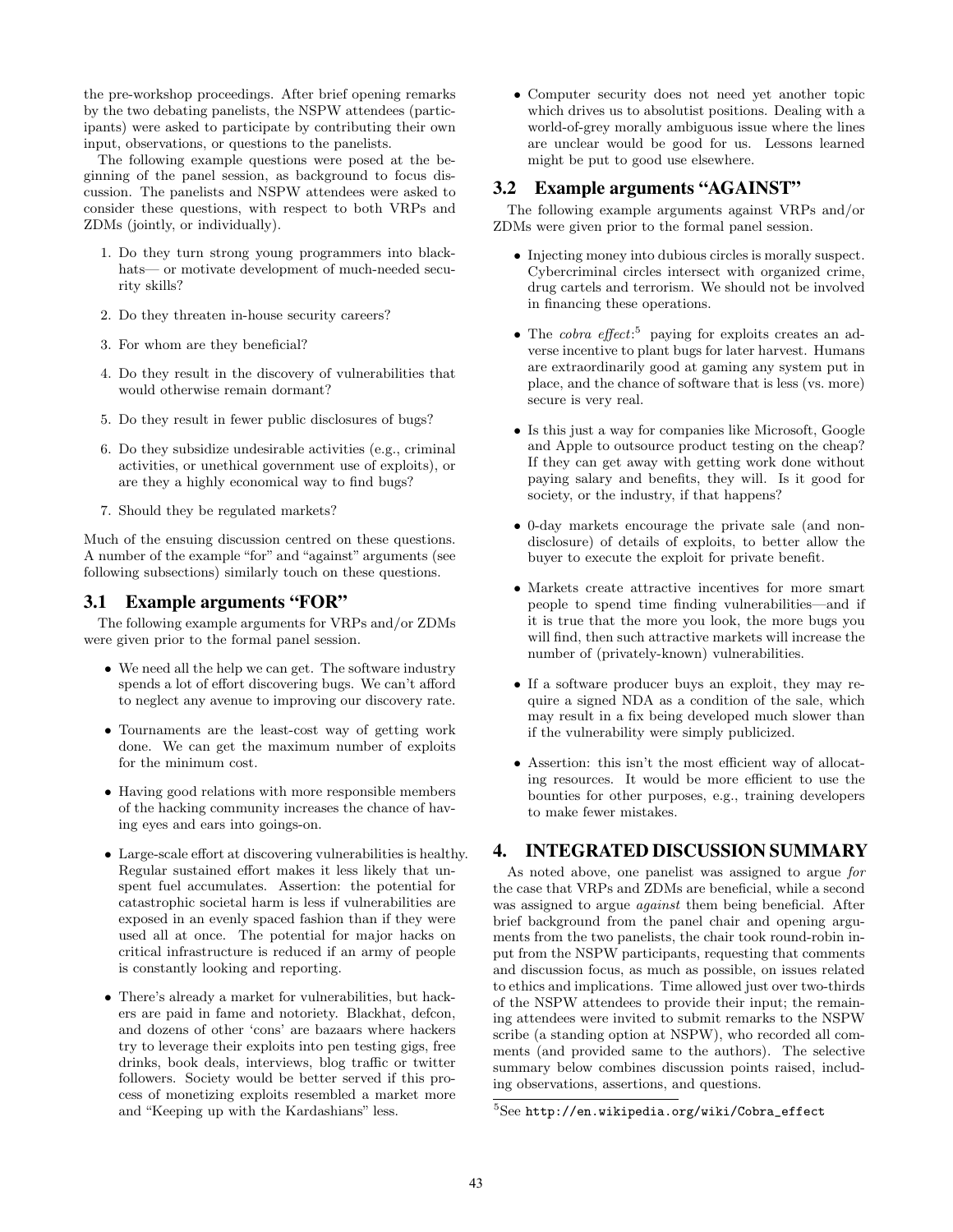- 1. VRP benefits include expanding the field of experts. A beneficial aspect of VRPs is that they provide new opportunities to developers and thus help expand the field. One NSPW participant had met developers who entered the field through bug bounty funding, in an environment where no companies employed developers; and Finifter et al. [2] note that several researchers who distinguished themselves through the VRP programs of Google and Mozilla were later hired by those organizations. One participant noted that this field expansion might be negative in the sense of "more jobs creating worse software;" a counterpoint was that corporate developers are rewarded better for jobs well done than for "burying Easter eggs."
- 2. VRPs and ethics in embedded/other special systems. Are ethical issues different for VRPs targeting vulnerabilities in embedded systems (vs. standard desktop client software, mobile device software, or server software)? Are there specific scenarios where we should avoid creating incentives for vulnerability discovery if the consequences are especially serious? Would it be ethical to sell, or trade in, vulnerabilities in voting systems? A general observation is that markets are most likely to be ethical when the producer of the system is the party who has the highest incentive to pay for vulnerabilities; thus a market for vulnerabilities in voting systems may not have favorable ethics.
- 3. Ethics and markets. A counter argument is that ethics are irrelevant to markets—markets exist whether we like it or not. Many corporations act independently of ethical considerations, motivated by profit goals. ZDMs themselves may be viewed as ethically neutral; what is important is the ethics of the actors involved including the discoverer and the parties willing to pay for information discovered, and how they play out; how does the discoverer choose what offer to accept? Ethical questions arise if buyers have ill intent. Bugs sold directly to a vendor retain residual value on a ZDM (patches aren't deployed immediately or universally).
- 4. Vulnerability or exploit, environments, price discovery. Software vulnerabilities often depend on environment, e.g., some are exploitable on specific platforms only. Working exploits typically command greater bounties than vulnerabilities which have not yet, or cannot, be turned into exploits. Vulnerabilities are not interchangeable nor directly comparable. Thus pricing and establishing efficient markets is difficult. One participant suggested that market regulations for VRPs should require buyers to publish, in advance, their evaluation criteria for (valuing) vulnerabilities. Price discovery is a potential challenge (the seller needs a way to provide convincing evidence of the existence and importance of his information, without revealing all details themselves). A type of zero-knowledge proof system would help (for a protocol, see Miller [9]).
- 5. Markets independent of software vendors. Some software has no formal vendor—e.g., open source or other free or community-maintained software. So, there may be no vendor willing to pay for vulnerability information. This motivates the need for markets independent

of a software vendor. Companies smaller than Microsoft and Google might not be able to afford to participate in an efficient market. Should smaller vendors charge a premium to high-risk customers to subsidize their participation in the markets? Small developers may not have the capability to pay bug bounties.

- 6. Fishing the bug pool vs. rewarding secure design. Is it true that the more vulnerabilities that are found, the fewer there are left? $6$  How big are the reserves of vulnerabilities—though they may get harder to find (i.e., the price may go up), with more work might we keep finding as many bugs as we want? (Is there an analogy to fossil fuel market; are we "in a fracking situation?") Is our energy not better spent finding a way to reward the creation of knowledge on how to create systems with stronger security properties?
- 7. Markets with prices that reveal information. Related to this, it was suggested that markets should be designed to reward secure development/deployment—i.e., market prices should reveal or reflect something about the security of the underlying products, extracting hidden information.<sup>7</sup> Cobra effects can be addressed by options contracts that reward vendors for deploying secure products—e.g., "We pay out a reward if no cobra is seen before the end of the week."
- 8. Academia as a VRP. It was suggested that academia is possibly the largest VRP. Professors are rewarded for papers that describe and analyze vulnerabilities; many security consultants also publicize their findings, to build up their credibility. Do VRPs broadly defined (including a culture bestowing benefits to academics and consultants) incentivize, in a "smart subpopulation," a "continuing to look for bugs" behavior over one of "learning how to build better systems?"
- 9. Goods of different value to different actors. VRPs and ZDMs are not new. An old question is: How do we resolve any incentive mismatch whereby exploiters pay a higher price than defenders? The goods don't have equal value to all market participants. This market has characteristics of extortion, and needs transparency in terms of the same information to all participants (cf. Miller [9]). For example, would a vulnerability allowing shut-down of a pacemaker be worth much more to the patient than the device manufacturer? (This may depend on any liability the manufacturer may bear.) For vulnerabilities that can be leveraged into powerful exploits, there may be a stronger incentive to use them as such rather than to sell them to vendors; but some researchers may do the latter for ethical or reputational (vs. monetary) reasons.
- 10. Vendor interaction with bug finders. How does industry deal with actors who find these bugs; what incentives are offered to bring vendors the details, rather than to the public or black markets? It ranges widely from relying on perceptions of "public good," "ethics" and "the right thing to do," to bug bounties, to peer and societal pressure. Not all individuals are equally

 ${}^{6}$ See Rescorla [13] for discussion.

 $7$ See Böhme [1] for discussion.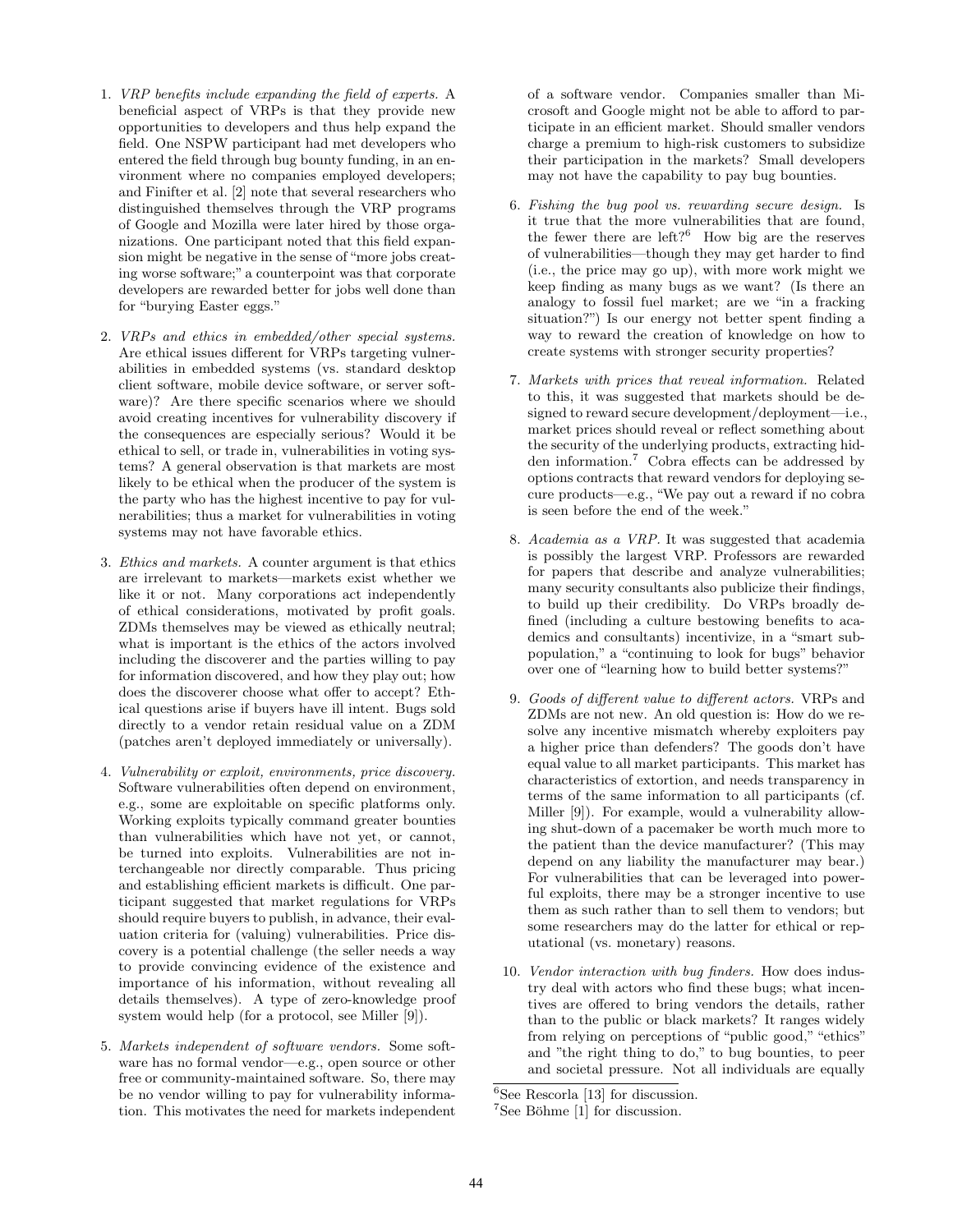sensitive to such pressures. This may argue in favor of regulating VRPs and ZDMs.

- 11. Cobra effect on credit card fraud. It was asserted that credit card systems provide a big incentive to create detectable fraud because in many countries, merchants must pay for fraud through a service fee to the issuer. Thus the issuing bank benefits from greater volumes of detectable fraud.
- 12. Cobra effect and anti-virus industry. It was observed that fears of a cobra effect (by way of planting bugs) are analogous to long-standing accusations that antivirus vendors create viruses to help sell their products.
- 13. Avoiding cobra effect. Incentives in ZDMs should be designed to preclude cobra effects. The incentive to plant Easter eggs (developers coding bugs intentionally in order to later benefit from their discovery), might be decreased if the payment of a bounty decreases the developers' bonus pool for the vulnerable product, or if bug bounties paid were deducted from developers' pay. On the other hand, the resourcefulness of devious developers to find ways to personally benefit from any system should not be underestimated.
- 14. Other unintended consequences. Aside from the cobra effect of planting Easter eggs, we should consider other side effects arising from the law of unintended consequences. Money paid for vulnerabilities may remove money from preventing vulnerabilities; and VRPs or reactions to ZDMs may divert resources from design activities in general, e.g., to respond to sensational market or public events that might possibly impact a corporate reputation through negative publicity. Consider as an analogy radar-jamming in WWII: you could jail people who jam radar, or create jam-proof radios (the latter was done, via spread-spectrum techniques).
- 15. Openness of markets, and motives. Rather than argue whether or not markets for vulnerabilities should exist, we should acknowledge that they already do (whether we like it or not), and instead ask: Should such markets be in the open? One opinion is that open markets result in many more attacks—but there is disagreement on this, and also on whether attackers always have greater monetary resources—some large, profitable or well-funded vendors may have greater financial resources and incentives than attackers. Facebook presumably is more interested in paying for vulnerability information than most potential Facebook attackers. A bug seller's motivation might not be entirely financial—e.g., a seller might even wish to sell a vulnerability to a party who desires that it be used to harm the software manufacturer. Development of a finer understanding of the intrinsic motivations of those who "work" in grey areas that may effect good or ill is more likely if such activities are in the open.
- 16. Modeling. A better understanding of ZDMs may result from pursuit of a precise, mathematical model of actors: vendors, employees of vendors, researchers (bug finders), criminals, etc.
- 17. Regulating prices to avoid ZDMs. Can prices be regulated, e.g., by VRPs or other mechanisms, in such a way as to avoid the need for ZDMs?
- 18. Rewards change behaviors. Experiments have shown that rewards change actors' approaches to tasks; e.g., kids enjoy tasks more if rewarded for doing the task well. An example noted was that vulnerabilities discovered in response to incentive programs have been more sophisticated than others.
- 19. ZDMs as art markets. Financial markets are not as good an analogy for ZDMs as the art market: there are a lot of private buyers, frequent over-the-counter sales, and a requirement for rigorous quality control.
- 20. VRPs signalling software quality. Might software customers eventually come to choose their vendor based on the quality of its VRP program?
- 21. VRPs grooming blackhats. Do bug bounties turn developers into blackhats? This resembles questions about pen testing and ethics—not all pen testers are motivated by money, and there's a fine line between good pen testers and hackers.

## 5. CONCLUDING REMARKS

Vulnerability rewards programs (bug bounties) are gaining popularity in the commercial world, along with interest in related zero-day markets (vulnerability markets). These may have important implications on the software industry, and raise interesting ethical issues. Our goal in this note has been to raise awareness of these topics across a broader audience, and to renew academic pursuit of these topics which received early attention a decade ago [1, 11, 15].

Acknowledgements. The authors thank NSPW 2013 participants for their active and passionate discussion of this topic, and their keen insights, and especially Bob Blakley for the invaluable detailed notes of the session's discussion. The first author thanks the Intel Science and Technology Center for Secure Computing. The third author is Canada Research Chair in Authentication and Computer Security, and acknowledges NSERC for funding the chair and a Discovery Grant.

## 6. REFERENCES

[1] Rainer Böhme. A comparison of market approaches to software vulnerability disclosure. Proc. ETRICS 2006: Emerging Trends in Information and Communication Security, Freiburg, Germany, June 6-9 2006, Springer LNCS 3995, pp.298-311. Earlier version: Proc. of 22C3, Berlin (Dec.27-30 2005), Vulnerability Markets: What is the economic value of a zero-day exploit?